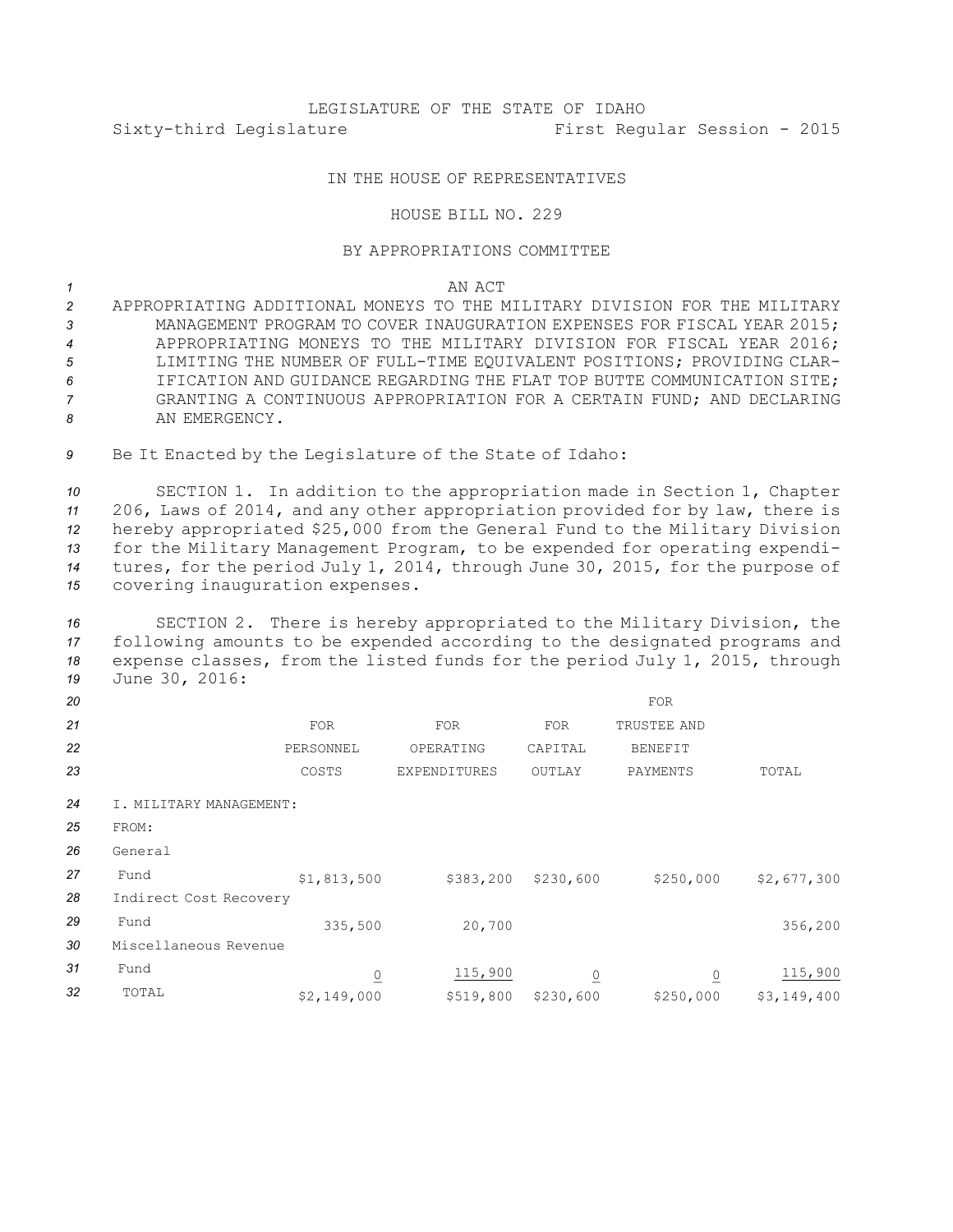| $\mathcal I$   |                                        |             |                             |                | <b>FOR</b>     |              |  |  |  |
|----------------|----------------------------------------|-------------|-----------------------------|----------------|----------------|--------------|--|--|--|
| $\overline{c}$ |                                        | <b>FOR</b>  | <b>FOR</b>                  | <b>FOR</b>     | TRUSTEE AND    |              |  |  |  |
| 3              |                                        | PERSONNEL   | OPERATING                   | CAPITAL        | <b>BENEFIT</b> |              |  |  |  |
| 4              |                                        | COSTS       | <b>EXPENDITURES</b>         | OUTLAY         | PAYMENTS       | TOTAL        |  |  |  |
| 5              | II. FEDERAL/STATE AGREEMENTS:          |             |                             |                |                |              |  |  |  |
| 6              | FROM:                                  |             |                             |                |                |              |  |  |  |
| $\overline{7}$ | General                                |             |                             |                |                |              |  |  |  |
| 8              | Fund                                   | \$749,400   | \$1,050,600                 | \$20,000       |                | \$1,820,000  |  |  |  |
| 9              | Miscellaneous Revenue                  |             |                             |                |                |              |  |  |  |
| 10             | Fund                                   | 1,418,000   | 435,200                     |                |                | 1,853,200    |  |  |  |
| 11             | Federal Grant                          |             |                             |                |                |              |  |  |  |
| 12             | Fund                                   |             | 17,716,100 14,412,000       | 20,000         |                | 32, 148, 100 |  |  |  |
| 13             | TOTAL                                  |             | $$19,883,500$ $$15,897,800$ | \$40,000       |                | \$35,821,300 |  |  |  |
| 14             | III. BUREAU OF HOMELAND SECURITY:      |             |                             |                |                |              |  |  |  |
| 15             | FROM:                                  |             |                             |                |                |              |  |  |  |
| 16             | General                                |             |                             |                |                |              |  |  |  |
| 17             | Fund                                   | \$1,599,400 | \$204, 200                  | \$40,000       |                | \$1,843,600  |  |  |  |
| 18             | Administration and Accounting Services |             |                             |                |                |              |  |  |  |
| 19             | Fund                                   | 2,156,000   | 1,357,400                   | 392,800        |                | 3,906,200    |  |  |  |
| 20             | Federal Grant                          |             |                             |                |                |              |  |  |  |
| 21             | Fund                                   | 2,347,900   | 5,907,100                   | $\overline{0}$ | \$14,937,900   | 23,192,900   |  |  |  |
| 22             | TOTAL                                  | \$6,103,300 | \$7,468,700 \$432,800       |                | \$14,937,900   | \$28,942,700 |  |  |  |
|                |                                        |             |                             |                |                |              |  |  |  |

*<sup>23</sup>* GRAND TOTAL \$28,135,800 \$23,886,300 \$703,400 \$15,187,900 \$67,913,400

 SECTION 3. FTP AUTHORIZATION. In accordance with Section 67-3519, Idaho Code, the Military Division is authorized no more than three hundred seventeen and eight-tenths (317.8) full-time equivalent positions at any point during the period July 1, 2015, through June 30, 2016, unless specifi- cally authorized by the Governor. The Joint Finance-Appropriations Commit-tee will be notified promptly of any increased positions so authorized.

 SECTION 4. FLAT TOP BUTTE. Of the amount appropriated to the Military Division from the Administration and Accounting Services Fund in Section 2 of this act, \$18,100 in one-time spending authority is included to pay the Department of Lands for back rent due on the Flat Top Butte communication site that is located on endowment trust property. It does not include fund- ing for any interest or penalties that may have been assessed, due, and ow- ing; and the Department of Lands shall not bill the Military Division for such amounts.

*<sup>38</sup>* SECTION 5. CONTINUOUS APPROPRIATION. The Military Division is hereby *<sup>39</sup>* granted continuous appropriation authority for the Bureau of Homeland Secu-

2